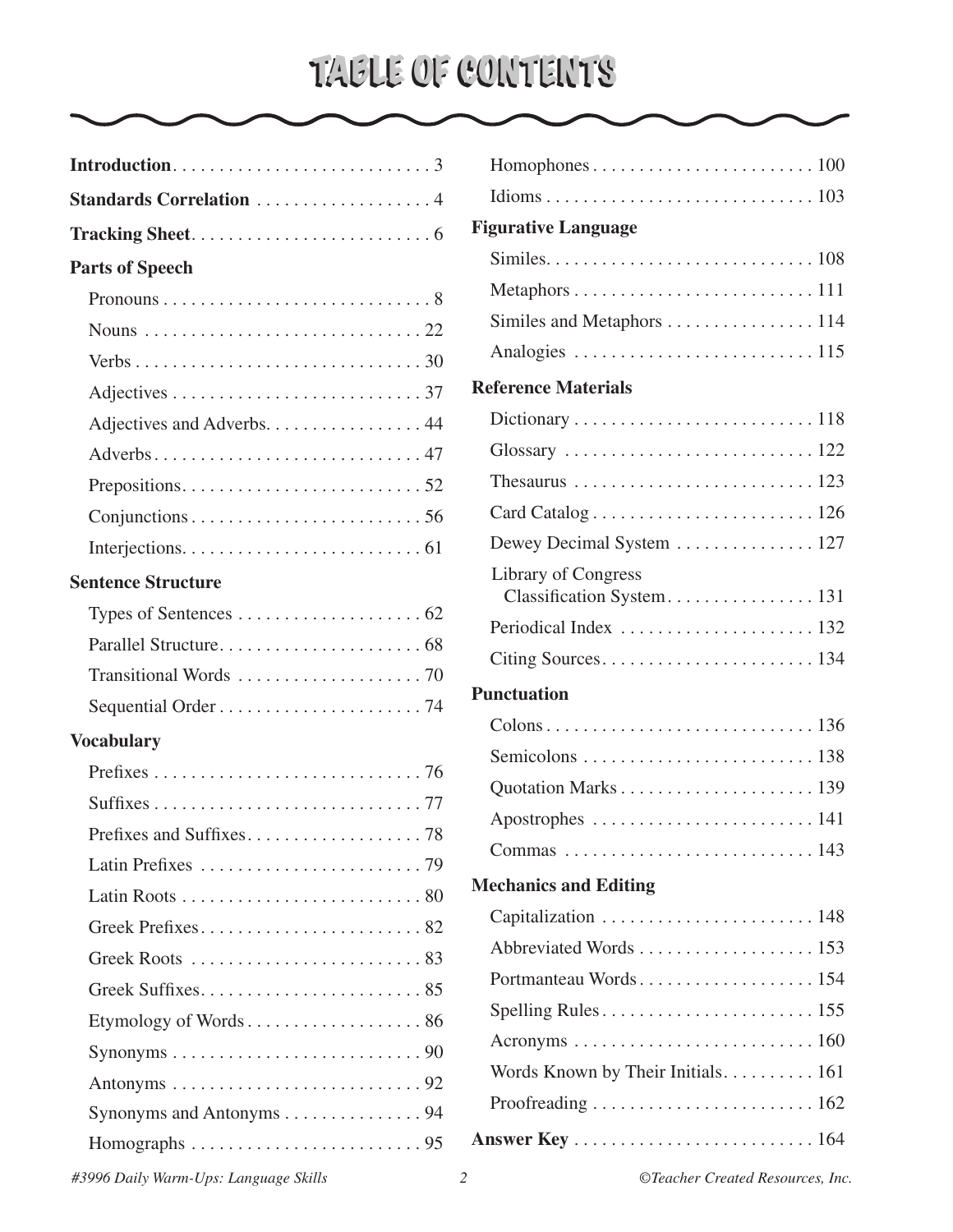| Parts of Speech |  |  |  |  |
|-----------------|--|--|--|--|
|-----------------|--|--|--|--|

Name \_\_\_\_\_\_\_\_\_\_\_\_\_\_\_\_\_\_\_\_\_\_\_\_\_\_\_\_\_\_\_\_\_\_\_\_\_\_\_\_ Date \_\_\_\_\_\_\_\_\_\_\_\_\_



# **Prepositions**

A **preposition** indicates the location of an item.

Example: The bird is sitting *in* its nest.

A **preposition** can also indicate the location in time.

Example: *In* an hour, the bird will leave.

#### **Prepositions That Indicate the Location in Time**

| at     | between | for  | on    | till  | upon   |
|--------|---------|------|-------|-------|--------|
| after  | b٧      | trom | past  | to    | up to  |
| before | during  | 1n   | since | until | within |



Circle the sentences that use prepositions to indicate the location in time.

- 1. Alice put her books on the coffee table.
- 2. After watching the news, Dad went to sleep.
- 3. Between innings, the crowd stood up and stretched.
- 4. Inga hasn't missed a day of school since kindergarten.
- 5. The post office is past the dry cleaners.
- 6. Within the hour, we will have a fire drill.
- 7. The lion cub climbed into the tree.
- 8. Until now, David had never had a cavity.
- 9. The woman is next in line.
- 10. From now on, nobody should be late to practice.
- 11. During a moment of silence, Thomas sneezed loudly.
- 12. The plane will land on the runway.





Do you do something with a family member on a regular basis, such as going out to breakfast, having a family game night, or eating dinner together? On a separate sheet of paper, write about it. Use prepositions that indicate location in time, and underline them.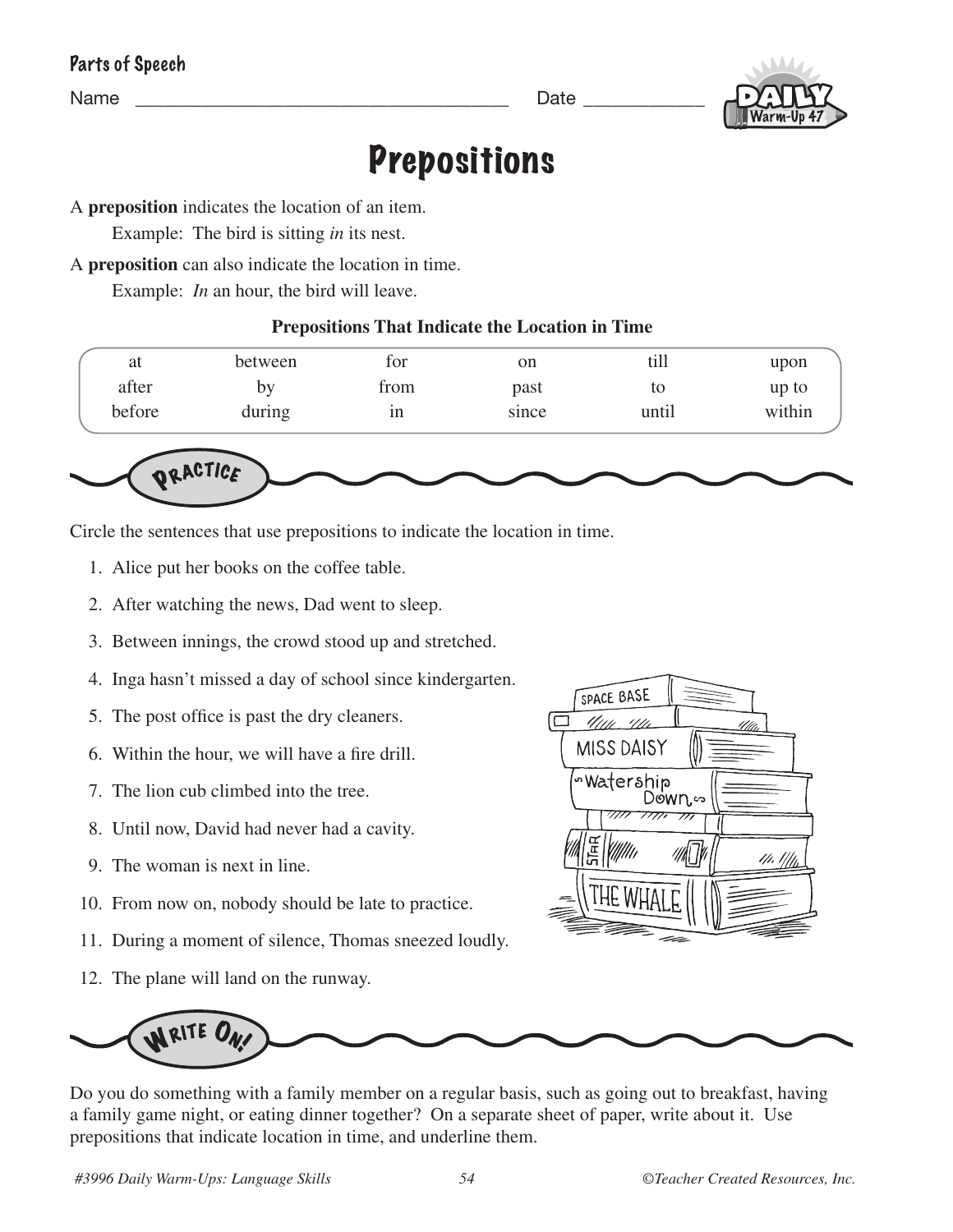Vocabulary

Name \_\_\_\_\_\_\_\_\_\_\_\_\_\_\_\_\_\_\_\_\_\_\_\_\_\_\_\_\_\_\_\_\_\_\_\_\_\_\_\_ Date \_\_\_\_\_\_\_\_\_\_\_\_\_



### Prefixes and Suffixes

A **prefix** is added to the beginning of the word to change its meaning.

Example: *Retie* means to tie again.

A **suffix** is added to the end of the word to change its meaning.

Example: *Tieless* means without a tie.

| <b>Prefix</b>        | <b>Meaning</b>        | <b>Suffix</b>  | <b>Meaning</b>   |
|----------------------|-----------------------|----------------|------------------|
| $bi-$                | two                   | $-er$          | one who          |
| $dis-$               | not, apart, away from | -ness          | state of being   |
| $in-, im-, il-, ir-$ | not                   | $-less$        | lack of, without |
| $mis-$               | wrong                 | $-able, -ible$ | able to          |
| $re-$                | again, back           | $-ful$         | full of          |



Use the prefixes and suffixes above to change the meaning of a base word. Write the new word and its meaning on the line. (*Hint*: If you need help, use a dictionary.)

Example: cycle: bicycle: two wheels

| 2. turn: $\frac{1}{2}$ = $\frac{1}{2}$ = $\frac{1}{2}$ = $\frac{1}{2}$ = $\frac{1}{2}$ = $\frac{1}{2}$ = $\frac{1}{2}$ = $\frac{1}{2}$ = $\frac{1}{2}$ = $\frac{1}{2}$ = $\frac{1}{2}$ = $\frac{1}{2}$ = $\frac{1}{2}$ = $\frac{1}{2}$ = $\frac{1}{2}$ = $\frac{1}{2}$ = $\frac{1}{2}$ = $\frac{1}{2}$ |
|--------------------------------------------------------------------------------------------------------------------------------------------------------------------------------------------------------------------------------------------------------------------------------------------------------|
|                                                                                                                                                                                                                                                                                                        |
|                                                                                                                                                                                                                                                                                                        |
| $5.$ allow: $\_\_\_\_\_\_\_\_\_\_$                                                                                                                                                                                                                                                                     |
| 6. taste: $\frac{1}{2}$ = $\frac{1}{2}$ = $\frac{1}{2}$ = $\frac{1}{2}$ = $\frac{1}{2}$ = $\frac{1}{2}$ = $\frac{1}{2}$ = $\frac{1}{2}$ = $\frac{1}{2}$ = $\frac{1}{2}$ = $\frac{1}{2}$ = $\frac{1}{2}$ = $\frac{1}{2}$ = $\frac{1}{2}$ = $\frac{1}{2}$ = $\frac{1}{2}$ = $\frac{1}{2}$ = $\frac{1}{2$ |
|                                                                                                                                                                                                                                                                                                        |
|                                                                                                                                                                                                                                                                                                        |
| 9. joy: $\qquad \qquad$                                                                                                                                                                                                                                                                                |
|                                                                                                                                                                                                                                                                                                        |
|                                                                                                                                                                                                                                                                                                        |
| IN RITE ON                                                                                                                                                                                                                                                                                             |

On a separate sheet of paper, use five of the words in a paragraph. Exchange papers with a classmate. Ask the classmate to underline the words with prefixes and/or suffixes.

*#3996 Daily Warm-Ups: Language Skills 78 ©Teacher Created Resources, Inc.*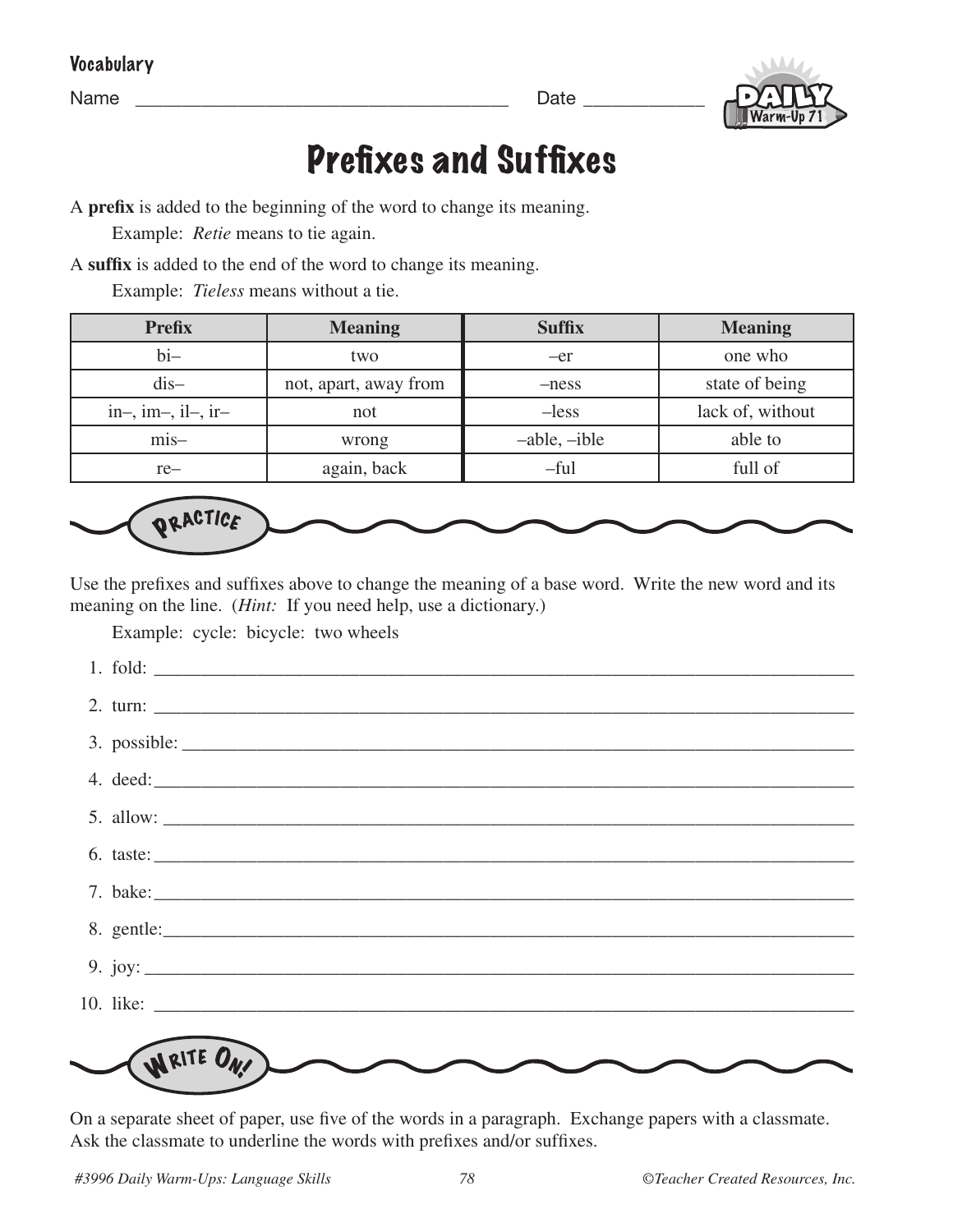#### Figurative Language

Name **Name Name Name Name Name** *Name Name Name Name Name Name* 



# Similes

A **simile** compares two things using the words *like* or *as*. A simile describes a person or item in a colorful, interesting way.

Example: She is *as mad as a wet hen*.

Meaning: angry



Underline the simile in each sentence.

- 1. My dad is as strong as an ox.
- 2. Her stomach rumbled like thunder.
- 3. Gerald laughs like a hyena.
- 4. She looks like she just rolled out of bed.
- 5. Paula's skin is as white as snow.
- 6. Without my glasses, I am as blind as a bat.
- 7. The baby is as cute as a button.
- 8. You look like you've been through a war.
- 9. Tina looks like a fish out of water.
- 10. Her breath smells like a fresh mint.
- 11. The carpenter was as busy as a beaver.
- 12. The bathroom is as clean as a whistle.
- 13. Her mind is like a computer.
- 14. Eddie runs around like a hamster in a wheel.
- 15. Gina is as happy as a clam.
- 16. Kate is as hungry as a bear.
- 17. My kitty roars like a lion.
- 18. She eats like a bird.

Complete each simile.

- 1. I am stuffed \_\_\_\_\_\_\_\_\_\_\_\_\_\_\_\_\_\_\_\_\_\_\_\_\_\_\_\_\_\_\_\_\_\_\_\_\_\_\_\_\_\_\_\_\_\_\_\_\_\_\_\_\_\_\_\_\_\_\_\_\_\_\_\_\_\_\_\_.
- 2. We are  $\Box$
- 3. Elliot is\_\_\_\_\_\_\_\_\_\_\_\_\_\_\_\_\_\_\_\_\_\_\_\_\_\_\_\_\_\_\_\_\_\_\_\_\_\_\_\_\_\_\_\_\_\_\_\_\_\_\_\_\_\_\_\_\_\_\_\_\_\_\_\_\_\_\_\_\_\_\_\_.



On a separate sheet of paper, write four similes. Share them with a classmate.

*#3996 Daily Warm-Ups: Language Skills 108 ©Teacher Created Resources, Inc.*